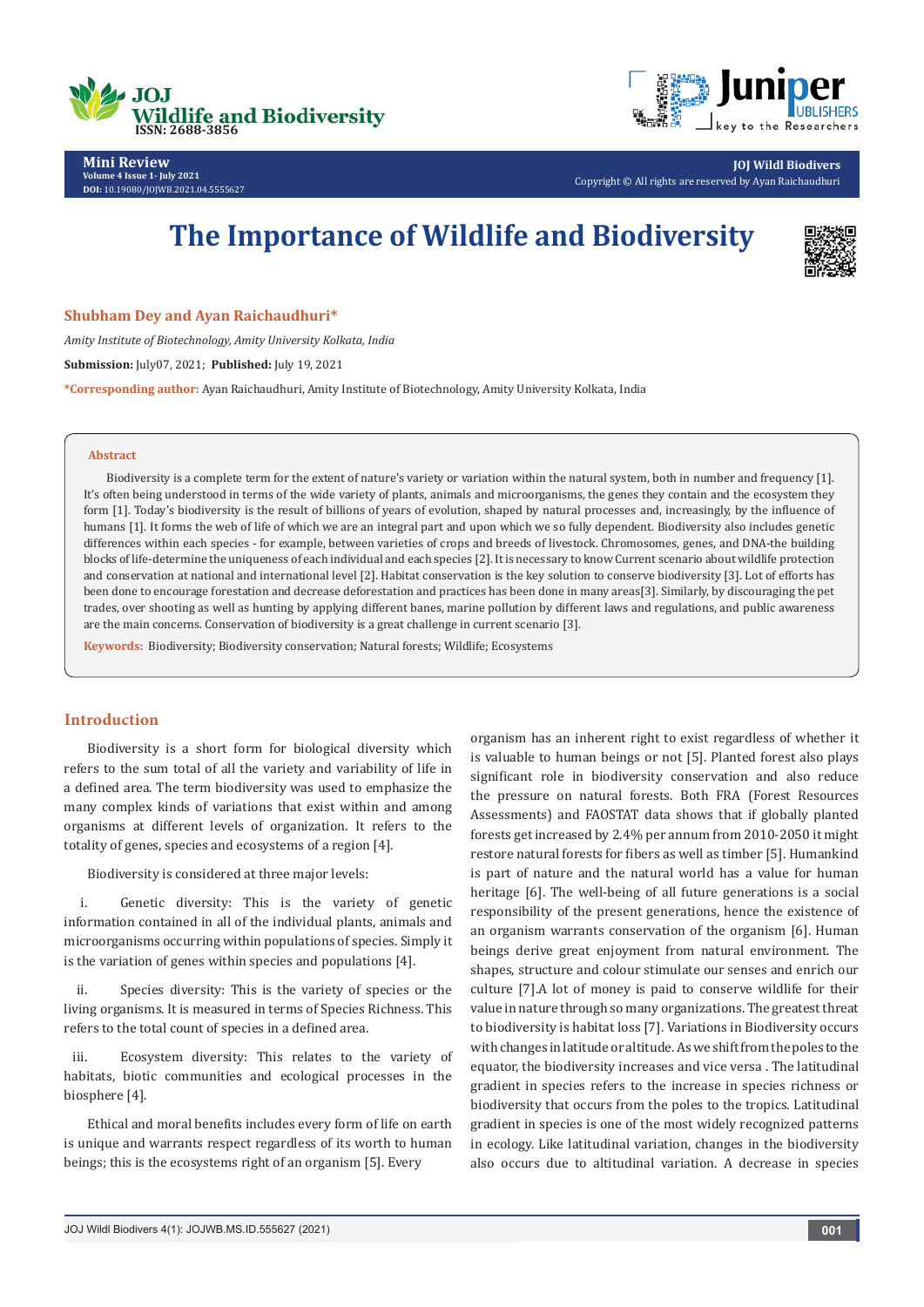diversity occurs when shifted from lower to higher altitudes on a mountain. There are various benefits of biodiversity [8]. More than 60 wild species have been used to improve the world's 13 major crops by providing genes for pest resistance, improved yield, and enhanced nutrition (IUCN, 2012) [8]. Fisheries alone account for at least 15% of animal protein directly consumed by humans. Like in USA (technologically-advanced country) most of the drugs are provided by medicinal plants and animal's people use [9]. More than 70,000 different plant species are used in traditional and modern medicine [9]. Microbes have given us nearly all of our antibiotics such as penicillin as well as the cholesterol lowering strain. Ecosystem services are the processes and conditions of natural systems that support human activity [10]. The function of the ecosystem and the services they provide are completely governed by biodiversity [10]. A major role in mitigating climate change by contributing to long term sequestration of carbon in a numb is played by biodiversity [11]. Absorption and breakdown of pollutants and waste materials through decomposition, e.g., in food webs and food chains where the flow of energy goes through production consumption and decomposition without which breakdown and absorption of materials will not be complete [12]. In an ecosystem there is no waste as because decomposition will take place to purify the environment by converting the waste to other forms of biodiversity [13]. Every form of life on earth is unique and is respectable regardless of its worth to human beings; this is the ecosystems for an organism [14]. Whether an organism is valuable to human beings or not it has an inherent right to exist [14]. Humankind is part of nature and the natural world has a value for human heritage [15]. The well-being of all future generations is a social responsibility of the present generations; hence the existence of an organism warrants conservation of the organism [16]. Human beings derive great enjoyment from natural environment [17]. Our senses are being stimulated by the shapes, structure and colour which enriches our culture [17]. This illustrates majorly in the popularity of biodiversity conservation measures and the myriad of the many organizations which fight for the protection of different organisms [18]. Many organizations pay to conserve wildlife for their value in nature [18]. Wild species enhance our appreciation and enjoyment of the environment through leisure activities, for example bird watching and nature trailing; Spotting activities for example spot hunting, sport fishing, diving and mushroom picking; hearing, touching or just seeing wildlife [19]. There are principle threats to biodiversity, which refers to any process or event whether natural or human induced that is likely to cause adverse effects upon the status or sustainable use of any component of biological diversity [19]. Due to factors such as habitat alteration and destruction by the land use change, over exploitation of biological resources, climate change, pollution and invasive species Biodiversity is declining rapidly [20]. Such natural or human induced factors tend to interact and amplify each other [20]. The contemporary biodiversity decline will be leading to subsequent decline in the functioning and stability of ecosystem. Ecosystem functioning often depends on species

richness, species composition and also on species evenness and genetic diversity. Stability often depends on species richness and species composition. Thus, contemporary changes in biodiversity will likely lead to subsequent changes in ecosystem properties [20].

## **Conclusion**

Biodiversity conservation is all about saving life on Earth in all its forms and keeping natural ecosystems functioning and healthy [21]. Biodiversity is the life support system of our planet- we depend on it for the air we breathe, the food we eat, and the water we drink [21]. Medicines originating from wild species, including penicillin, aspirin, Taxol, and quinine, have saved millions of lives and alleviated tremendous sufferings [22]. Wetlands filter pollutants from water, trees and plants reduce global warming by absorbing carbon. Bacteria and fungi break down organic material and fertilize the soil [22]. It has been observed that native species richness and the health of ecosystems are linked, as is the quality of life for humans [22]. The connections between biodiversity and the sustainable future appear closer and closer the more we look. We literally need to conserve biodiversity as our lives depend on it [23]. We should address the underlying causes of biodiversity loss by mainstreaming biodiversity across government and society , reduce the direct pressures on biodiversity and promote sustainable use, Improve the status of biodiversity by safeguarding ecosystems, species and genetic diversity , Enhance the benefits to all from biodiversity and ecosystem services, Enhance implementation through participatory planning, knowledge management and capacity building [24].

#### **References**

- 1. [Agarwal NK \(2015\) Biodiversity: Concept, Threats and conservation.](https://journal.environcj.in/index.php/ecj/article/view/418)  Article in [Environment Conservation Journal 16\(3\): 19-28.](https://journal.environcj.in/index.php/ecj/article/view/418)
- 2. Deepa Basnet, Deepa Basnet, Pratikshya Kandel, Nakul Chettri, Yongping Yang, [et al. \(2019\) Biodiversity Research Trends and Gaps from the](https://www.hindawi.com/journals/ijecol/2019/1323419/)  [Confluence of Three Global Biodiversity Hotspots in the Far-Eastern](https://www.hindawi.com/journals/ijecol/2019/1323419/)  [Himalaya. International Journal of Ecology.](https://www.hindawi.com/journals/ijecol/2019/1323419/)
- 3. [Titley MA, Snaddon JL, Turner EC \(2017\) Scientific research on](https://journals.plos.org/plosone/article?id=10.1371/journal.pone.0189577)  [animal biodiversity is systematically biased towards vertebrates and](https://journals.plos.org/plosone/article?id=10.1371/journal.pone.0189577)  [temperate regions. PLoS ONE 12\(12\).](https://journals.plos.org/plosone/article?id=10.1371/journal.pone.0189577)
- 4. [Sanam Naz, Mubashar Hussain \(2016\) Current trends in wildlife](https://www.faunajournal.com/archives/2016/vol3issue5/PartA/3-5-13-987.pdf)  [conservation; A review. International Journal of Fauna and Biological](https://www.faunajournal.com/archives/2016/vol3issue5/PartA/3-5-13-987.pdf)  [Studies 3\(5\): 44-48](https://www.faunajournal.com/archives/2016/vol3issue5/PartA/3-5-13-987.pdf).
- 5. [Rabosky DL \(2009\) Ecological limits and diversification rate:](https://onlinelibrary.wiley.com/doi/10.1111/j.1461-0248.2009.01333.x)  [alternative paradigms to explain the variation in species richness](https://onlinelibrary.wiley.com/doi/10.1111/j.1461-0248.2009.01333.x)  [among clades and regions. Ecology Letters 12\(8\): 735-743.](https://onlinelibrary.wiley.com/doi/10.1111/j.1461-0248.2009.01333.x)
- 6. Rawat US, Semwal VP (2014) Uttarakhand Disaster: Contemporary issue of Climate Change and Development with Holistic Approach. Winsar Publication, p. 417.
- 7. [Green RE, Newton I, Shultz S, Cunningham AA, Gilbert M, et al. \(2004\)](https://besjournals.onlinelibrary.wiley.com/doi/10.1111/j.0021-8901.2004.00954.x)  [Diclofenac poisoning as a cause of vulture population declines across](https://besjournals.onlinelibrary.wiley.com/doi/10.1111/j.0021-8901.2004.00954.x)  [the Indian subcontinent. Journal of Applied Ecology 41\(5\): 793-800.](https://besjournals.onlinelibrary.wiley.com/doi/10.1111/j.0021-8901.2004.00954.x)
- 8. [Tittensor DP, Mora C, Jetz W, Lotze HK, Ricard D, et al. \(2010\) Global](https://pubmed.ncbi.nlm.nih.gov/20668450/)  [patterns and predictors of marine biodiversity across taxa. Nature 466](https://pubmed.ncbi.nlm.nih.gov/20668450/)  [\(7310\): 1098-1101.](https://pubmed.ncbi.nlm.nih.gov/20668450/)